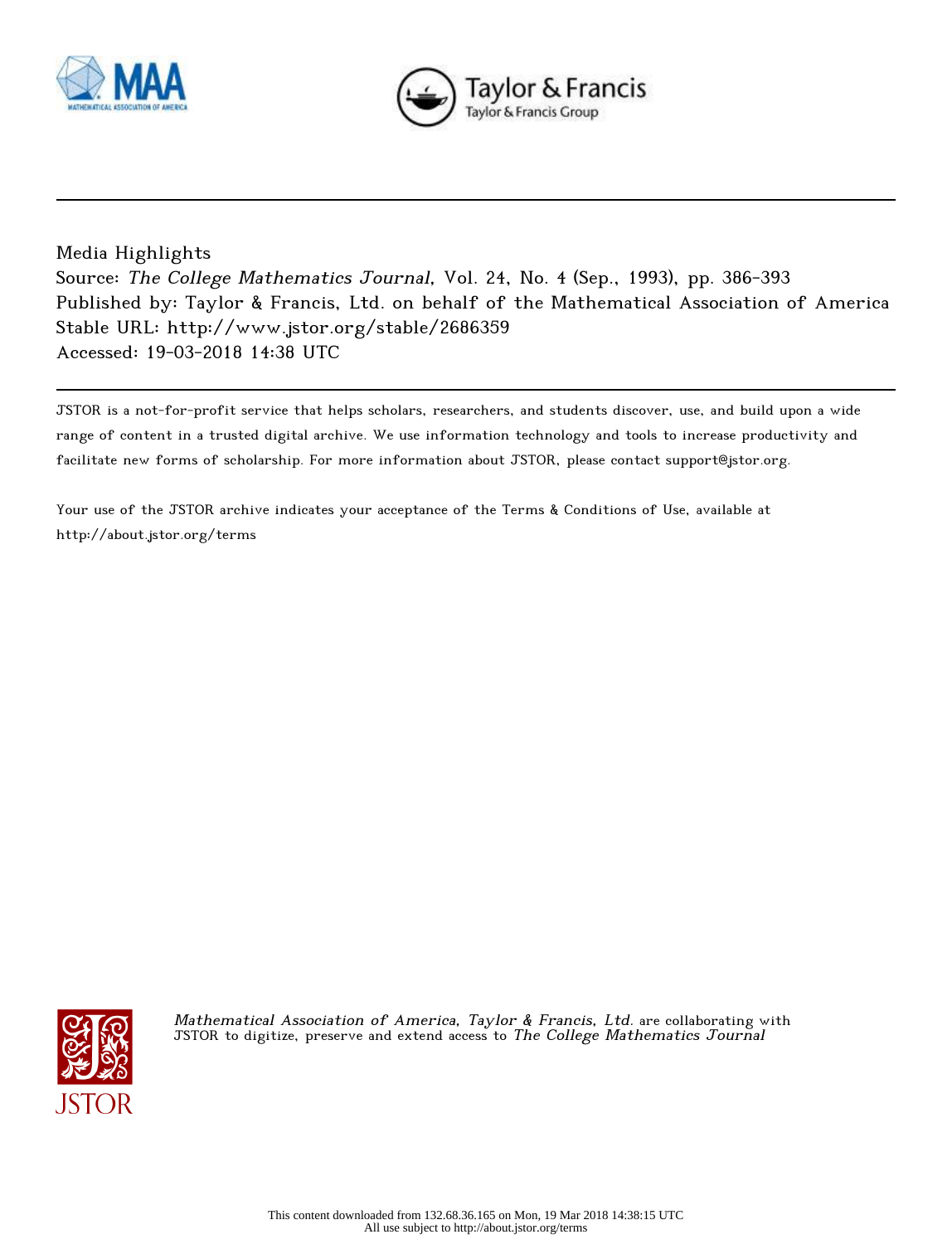Department of Mathematics New York City Technical College 300 Jay Street Brooklyn, NY 11201

with

 Donald W. Bushaw Washington State University Pullman, WA 99164

 James J. Kaput University of Massachusetts Dartmouth, MA 02747

## EDITOR EDITOR<br>Warren Page **HIGHLIGHTS**



 This column allows readers to monitor a broad spectrum of publications, professional activities, and instructional resources. Readers are encouraged to submit items that will be of interest to colleagues in the mathematical community. Send all contributions to Warren Page.

 The Numbering Crisis in World Zone 1, Brian Hayes. The Sciences 32:6 (November/December 1992) 12-15.

 It might be supposed that the ten digits in standard telephone numbers in World Zone 1 (U.S., Canada, some Caribbean countries) would be ample to meet the needs for some time to come. But when it is considered that many telephone numbers are now being used for devices (modems, faxes, etc.) other than traditional telephones; that there exist certain conventions (such as those restricting uses of 800-, 900-, and -555- numbers); that needs are very unevenly distributed among the sets of users represented by area codes; and other constraints (have you noticed that the middle digits area codes in World Zone 1 are always 0 or  $1$ ?)—the possibility of a problem becomes evident. In fact, there is a problem: usable numerals are "in short supply." This lucid article describes the his tory of "telephone" numbers in World Zone 1, analyzes the extent of the problem, and comments on probable future attempts at solution. It is a nice example of elementary combinatorics in action. DWB

Object Lessons, Dominic Olivastro. The Sciences 33:1 (January/February 1993) 45-46.

The "modern" way of multiplying two multidigit integers in the base-ten place-value sys tem is second nature to us all, from university professor to grade school student. It is, of course, not the only method. One interesting algorithm that was still being used as recently as the turn of this century in Ethiopia involves no skill more complex than the ability to count, to double, and to divide an integer by two (discarding the remainder if the number was odd). There was no need to memorize the multiplication tables up to 9 times 9. Tb multiply two integers, one would, in essence, turn the larger number into its base-two representation and multiply the smaller number by each contributing power of two in the larger. For example, to multiply 7 by 22, one would take some supply of counters (small stones or sticks would do nicely) and begin by placing 7 counters in one